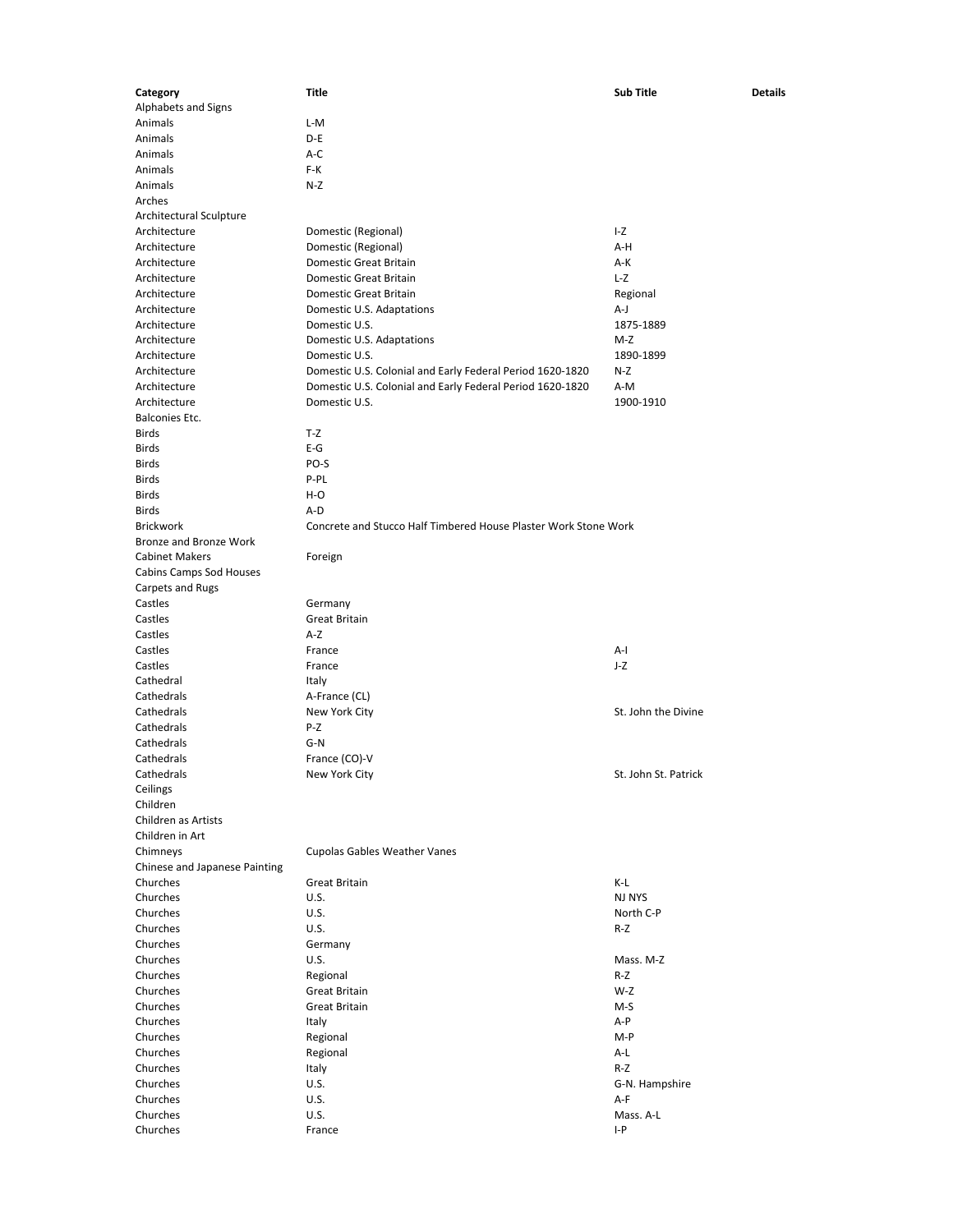| Churches                            | <b>Great Britain</b>                    | A-J                           |                      |  |  |
|-------------------------------------|-----------------------------------------|-------------------------------|----------------------|--|--|
| Churches                            | France                                  | A-H                           |                      |  |  |
| Churches                            | France                                  | $Q-Z$                         |                      |  |  |
| Churches                            | <b>Furniture and Screens</b>            |                               |                      |  |  |
| Circus                              | Crowds                                  |                               |                      |  |  |
| Cities in Art                       | A-I                                     |                               |                      |  |  |
| Cities in Art                       | J-Z                                     |                               |                      |  |  |
| Clocks in Architecture              |                                         |                               |                      |  |  |
| Cloisters                           | <b>Courts and Patios</b>                |                               |                      |  |  |
|                                     |                                         |                               |                      |  |  |
| Color                               | Reproductions                           | A-L                           |                      |  |  |
| Color                               | Reproductions                           |                               |                      |  |  |
| Color                               | Reproductions                           | M-Z                           |                      |  |  |
| Costume                             | special subjects                        | children                      | Ancient-18th Century |  |  |
| Costume                             | Scandinavian                            |                               |                      |  |  |
| Costume                             | Accessories                             |                               | General-D            |  |  |
| Costume                             | <b>Special Subjects</b>                 | Children                      | 19th-20th Centuries  |  |  |
| Costume                             | Accessories                             |                               | $S-Z$                |  |  |
| Costume                             | India                                   |                               |                      |  |  |
| Costume                             | Accessories                             |                               | $E-R$                |  |  |
| Costume                             | Portugal and Spain                      |                               |                      |  |  |
| Costume                             | Afghanistan to Austria                  |                               |                      |  |  |
| Costume                             | Regional                                |                               | B-E                  |  |  |
| Costume                             | Regional                                |                               | $F-I$                |  |  |
| Costume                             | Italy                                   |                               |                      |  |  |
|                                     |                                         |                               | J-N                  |  |  |
| Costume                             | Regional                                |                               |                      |  |  |
| Costume                             | Regional                                |                               | $T-Z$                |  |  |
| Costume                             | Regional                                |                               | S                    |  |  |
| Costume                             | French                                  | Regional                      | $C_$ Z               |  |  |
| Costume                             | British                                 | Dated                         |                      |  |  |
| Costume                             | Regional                                |                               | P                    |  |  |
| Costume                             | Egypt                                   |                               |                      |  |  |
| Costume                             | French                                  | Regional                      | A-B                  |  |  |
| Costume                             | <b>British</b>                          | <b>Ireland Scotland Wales</b> |                      |  |  |
| Costume                             | <b>Fancy Dress</b>                      |                               |                      |  |  |
| Costume                             | Fashion in Art                          | Germany                       |                      |  |  |
| Costume                             | Fashion in Art                          | Dutch and Flemish             |                      |  |  |
| Costume                             | French                                  | 4th-18th Century              |                      |  |  |
| Costume                             | French                                  | 19th-20th Century             |                      |  |  |
| Costume                             | Fashion in Art                          | <b>All Countries</b>          | 1800-1859            |  |  |
| Costume                             | <b>Balkan States</b>                    |                               |                      |  |  |
| Costume                             | Fashion in Art                          | <b>British</b>                |                      |  |  |
|                                     |                                         |                               |                      |  |  |
| Costume                             | British                                 | <b>Special Classes</b>        |                      |  |  |
| Costume                             | Dutch                                   |                               |                      |  |  |
| Costume                             | Fashion in Art                          | Spain and the Hapsburgs       |                      |  |  |
| Costume                             | Fashion in Art                          | All Countries 1860-1912       |                      |  |  |
| Costume                             | Ecclesiastical                          | Roman Catholic Church         |                      |  |  |
| Costume                             | Ecclesiastical                          | Vestments                     |                      |  |  |
| Costume                             | Fashion in Art                          | France                        |                      |  |  |
| Costume                             | China                                   |                               |                      |  |  |
| Costume                             | Ecclesiastical                          | Denominations and Sects       |                      |  |  |
| Costume                             | Russian                                 |                               |                      |  |  |
| Costume                             | German                                  |                               |                      |  |  |
| Costume                             | Fashion in Art                          | Italy                         |                      |  |  |
| <b>Decorative Arts</b>              |                                         |                               |                      |  |  |
| Decorative Arts                     |                                         |                               |                      |  |  |
| Dolls                               | Fairies Marionettes Punch and Judy Toys |                               |                      |  |  |
|                                     | U.S.                                    |                               |                      |  |  |
| Doorways                            |                                         |                               |                      |  |  |
| Doorways                            |                                         |                               |                      |  |  |
| Drawings                            |                                         |                               |                      |  |  |
| Drawings                            |                                         | 2                             |                      |  |  |
| Drawings                            | Pastel Pen and Ink Water Color          |                               |                      |  |  |
| Drawings                            |                                         |                               |                      |  |  |
| <b>Drinking Vessels</b>             |                                         |                               |                      |  |  |
| <b>Embroidery and Lace</b>          |                                         |                               |                      |  |  |
| <b>Enamels Ivories Jades</b>        |                                         |                               |                      |  |  |
| Farm Houses and Auxiliary Buildings |                                         |                               |                      |  |  |
| Farming in Art                      |                                         |                               |                      |  |  |
| <b>Figurines</b>                    |                                         |                               |                      |  |  |
|                                     |                                         |                               |                      |  |  |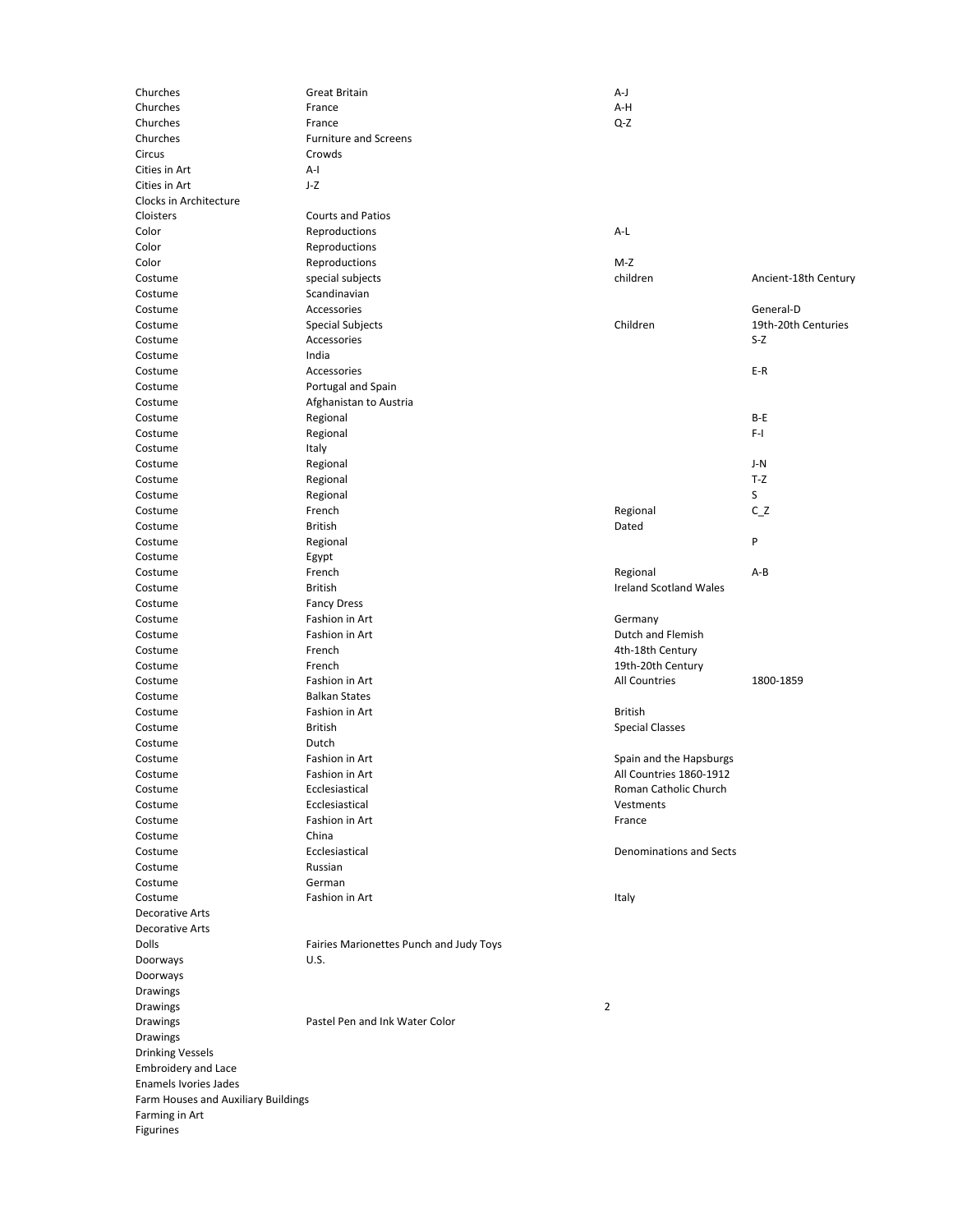| Fish Insects                  |                                                     |                        |
|-------------------------------|-----------------------------------------------------|------------------------|
| Flowers                       | A-K                                                 |                        |
| Flowers                       | <b>National State</b>                               |                        |
| <b>Flowers</b>                |                                                     |                        |
| Furniture                     | Chairs                                              | A-E                    |
|                               |                                                     |                        |
| Furniture                     | Chests of Drawers Clocks Commodes Cradles Cupboards |                        |
| Furniture                     | $S-W$                                               |                        |
| Furniture                     | <b>Mirrors</b>                                      |                        |
| Furniture                     | <b>Desks Secretaries Mirrors</b>                    |                        |
| Furniture                     | <b>Bookcases Cabinets Chests</b>                    |                        |
| Furniture                     | Chairs                                              | Great Britain and U.S. |
| Furniture                     | Chairs                                              | $F-Z$                  |
|                               |                                                     |                        |
| Furniture                     | Cabinets                                            |                        |
| Furniture                     | Beds                                                |                        |
| Furniture                     | Clocks                                              |                        |
| Furniture                     | Tables                                              |                        |
| Furniture                     | A-CHI                                               |                        |
| Furniture                     | $CL-P$                                              |                        |
| <b>Furniture Chairs</b>       |                                                     |                        |
|                               | Regional                                            |                        |
| Garden Ornament               | G-L                                                 |                        |
| Garden Ornament               | P-SC                                                |                        |
| Garden Ornament               | A-F                                                 |                        |
| Garden Ornament               | $ST-Z$                                              |                        |
| Gardens                       |                                                     |                        |
| Gates and Gateways            |                                                     |                        |
| Glass                         |                                                     |                        |
|                               |                                                     |                        |
| Glass                         | <b>Stained and Painted</b>                          | Regional               |
| Glass                         | U.S.                                                |                        |
| Glass                         | Foreign                                             |                        |
| Halls and Hallways            |                                                     |                        |
| <b>Heads and Busts</b>        |                                                     |                        |
| Interiors                     | <b>Individual Rooms</b>                             | $A-K$                  |
| Interiors                     | <b>Individual Rooms</b>                             | L-Z                    |
|                               |                                                     |                        |
| Interiors                     | Regional                                            |                        |
| <b>Interiors</b>              | Regional                                            | $G-U.S.$               |
| Interiors                     | Victorian                                           |                        |
| Interiors                     | Regional                                            | <b>Great Britain</b>   |
| Interiors in Color            |                                                     |                        |
| Interiors in Color            |                                                     |                        |
|                               |                                                     |                        |
| Interiors                     | <b>Individual Rooms</b>                             |                        |
| Interiors                     | Accessories Etc. Regional                           | A-Germany              |
| Jewelry                       | <b>Individual Pieces</b>                            |                        |
| Jewelry                       |                                                     |                        |
| Jewelry                       | Regional                                            |                        |
| Landscapes and the Seasons    |                                                     |                        |
|                               |                                                     |                        |
| Lighting Fixtures             |                                                     |                        |
| Mantels and Fireplaces        |                                                     |                        |
| Mantels and Fireplaces        | G-U MISC                                            |                        |
| <b>Measured Drawings</b>      |                                                     |                        |
| Medals                        |                                                     |                        |
| Medicine and Related Subjects |                                                     |                        |
| Metal Work                    | Hardware                                            |                        |
|                               |                                                     |                        |
| Modernistic                   | <b>Interiors and Furniture</b>                      |                        |
| <b>Mosaics</b>                |                                                     |                        |
| Nude in Art                   | Cupids                                              |                        |
| Palaces                       | Regional                                            | A-France A-O           |
| Palaces                       | Regional                                            | G                      |
| Palaces                       | Regional                                            | France P-Z             |
|                               |                                                     |                        |
| Palaces                       | Regional                                            | H-Italy A-O            |
| Palaces                       | A-Indo-China                                        |                        |
| Palaces                       | Italy-Z                                             |                        |
| Palaces Regional              | J-Z                                                 |                        |
| Palaces Regional              | Italy P-Z                                           |                        |
| Portrait Sculpture            |                                                     | 2                      |
|                               |                                                     | 1                      |
| Portrait Sculpture            |                                                     |                        |
| Portraits                     | Men                                                 |                        |
| Portraits                     | Women                                               |                        |
| Portraits                     | Groups                                              | Royalty                |
|                               |                                                     |                        |